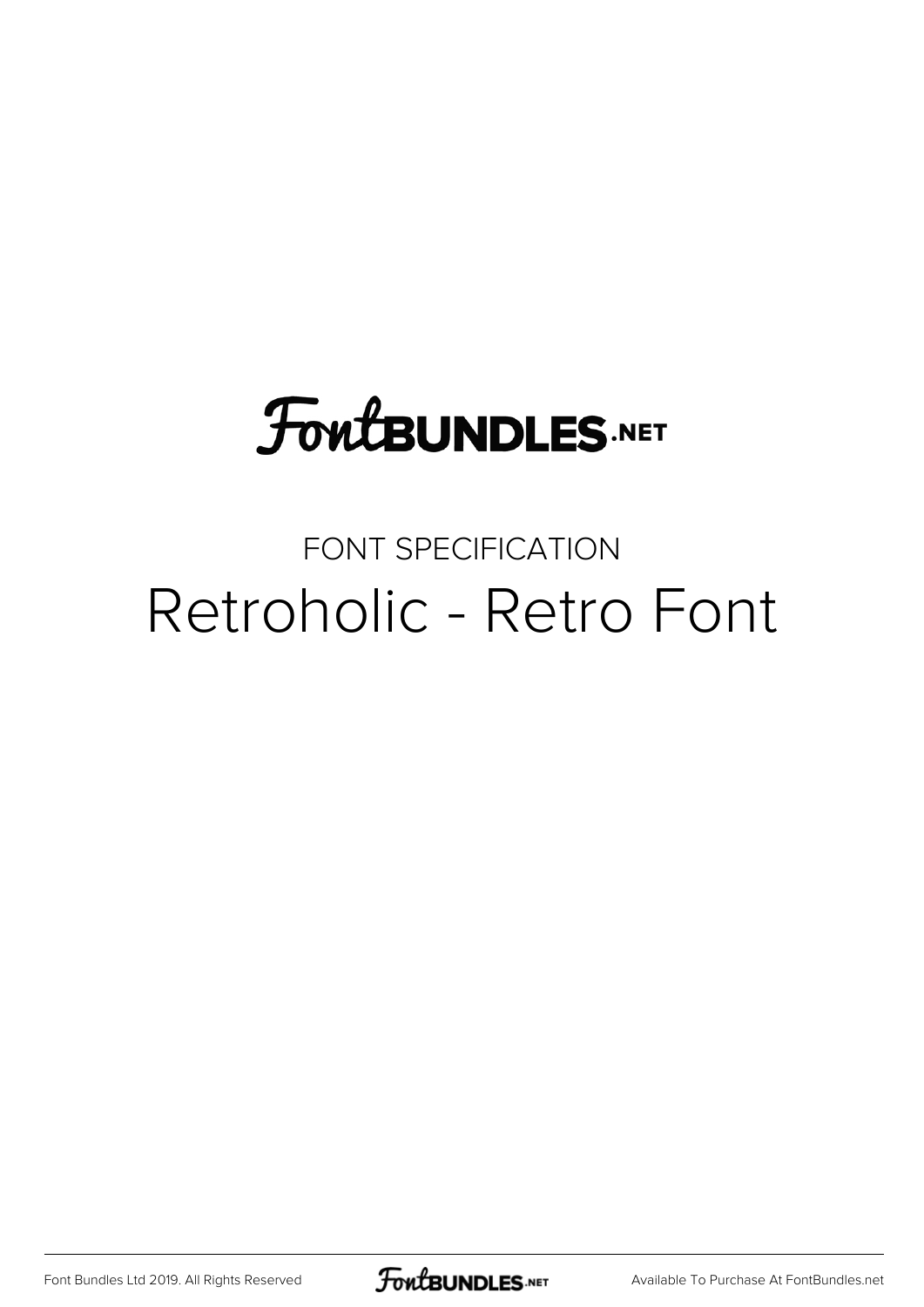#### Retroholic - Regular

**Uppercase Characters** 

ABCDEFGHIJKQMMOP QR&IUVWXYZ

Lowercase Characters

#### $a\,b\,c\,d\,e\,b\,g\,h\,ij\,k\,c$ mno $\rho\,q\,i\,s\,t\,u\,v\,w\,x\,y\,z$

**Numbers** 

### 0123456789

Punctuation and Symbols



All Other Glyphs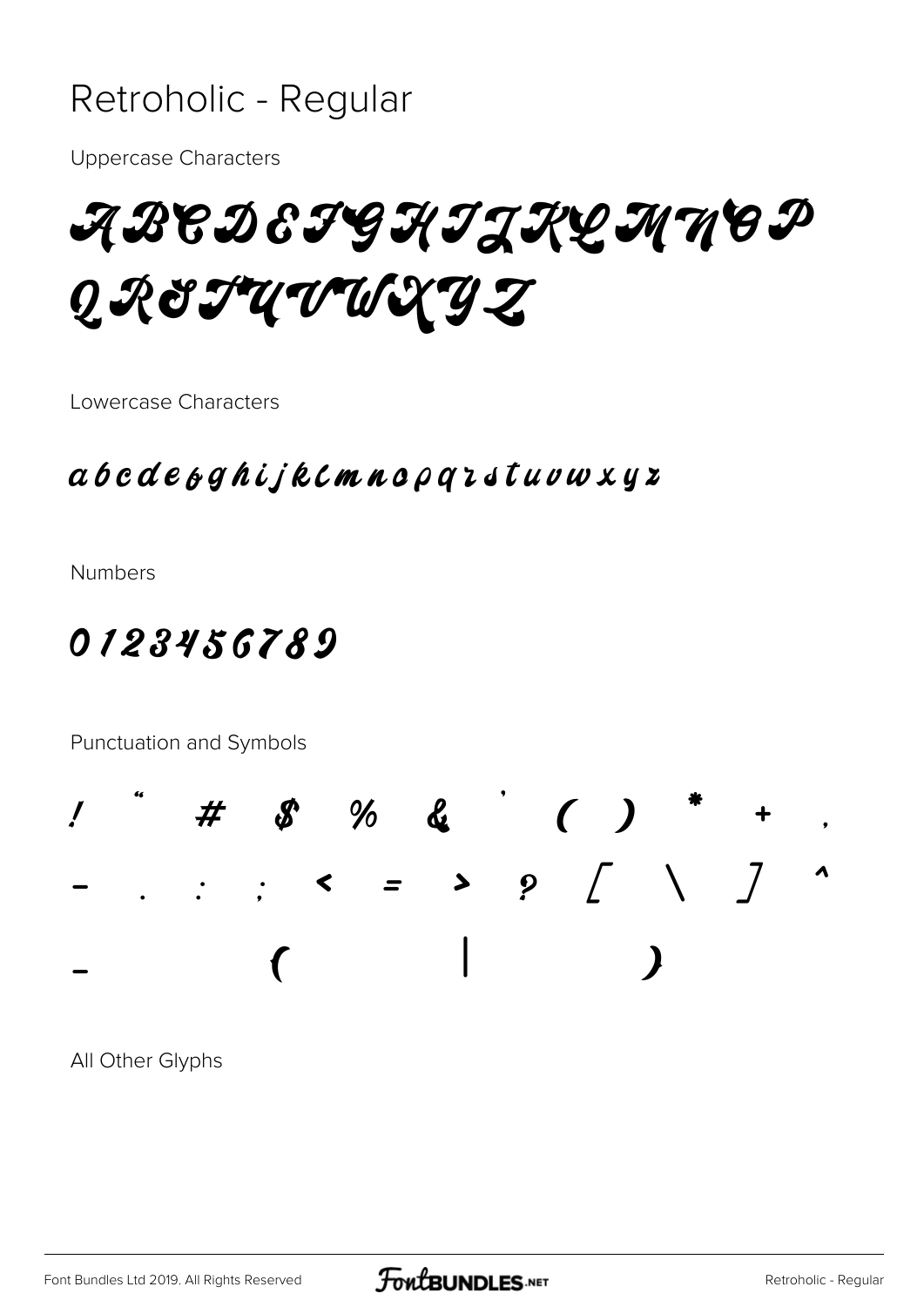|  |  | में में मैं मैं मैं मैं मी है                                                                                                                                                                                                                                                                                                                                                                                                                                                                                 |  |  |
|--|--|---------------------------------------------------------------------------------------------------------------------------------------------------------------------------------------------------------------------------------------------------------------------------------------------------------------------------------------------------------------------------------------------------------------------------------------------------------------------------------------------------------------|--|--|
|  |  | $\acute{c}$ $\acute{c}$ $\acute{c}$ $\acute{J}$ $\acute{J}$ $\acute{J}$ $\ddot{\acute{J}}$ $\ddot{\acute{q}}$                                                                                                                                                                                                                                                                                                                                                                                                 |  |  |
|  |  | 4 4 4 5 4 6 7 7 7 7 7                                                                                                                                                                                                                                                                                                                                                                                                                                                                                         |  |  |
|  |  | Tý sà á â ã ä å æ                                                                                                                                                                                                                                                                                                                                                                                                                                                                                             |  |  |
|  |  | $\begin{array}{ccccccccccccccccc} \mathcal{C} & & \mathcal{C} & & \mathcal{\hat{C}} & & \mathcal{\hat{C}} & & \mathcal{\hat{C}} & & \mathcal{\hat{C}} & & \mathcal{\hat{C}} & & \mathcal{\hat{C}} & & \mathcal{\hat{C}} & & \mathcal{\hat{C}} & & \mathcal{\hat{C}} & & \mathcal{\hat{C}} & & \mathcal{\hat{C}} & & \mathcal{\hat{C}} & & \mathcal{\hat{C}} & & \mathcal{\hat{C}} & & \mathcal{\hat{C}} & & \mathcal{\hat{C}} & & \mathcal{\hat{C}} & & \mathcal{\hat{C}} & & \mathcal{\hat{C}} & & \mathcal$ |  |  |
|  |  | ñ d á d ā ä d u u                                                                                                                                                                                                                                                                                                                                                                                                                                                                                             |  |  |
|  |  |                                                                                                                                                                                                                                                                                                                                                                                                                                                                                                               |  |  |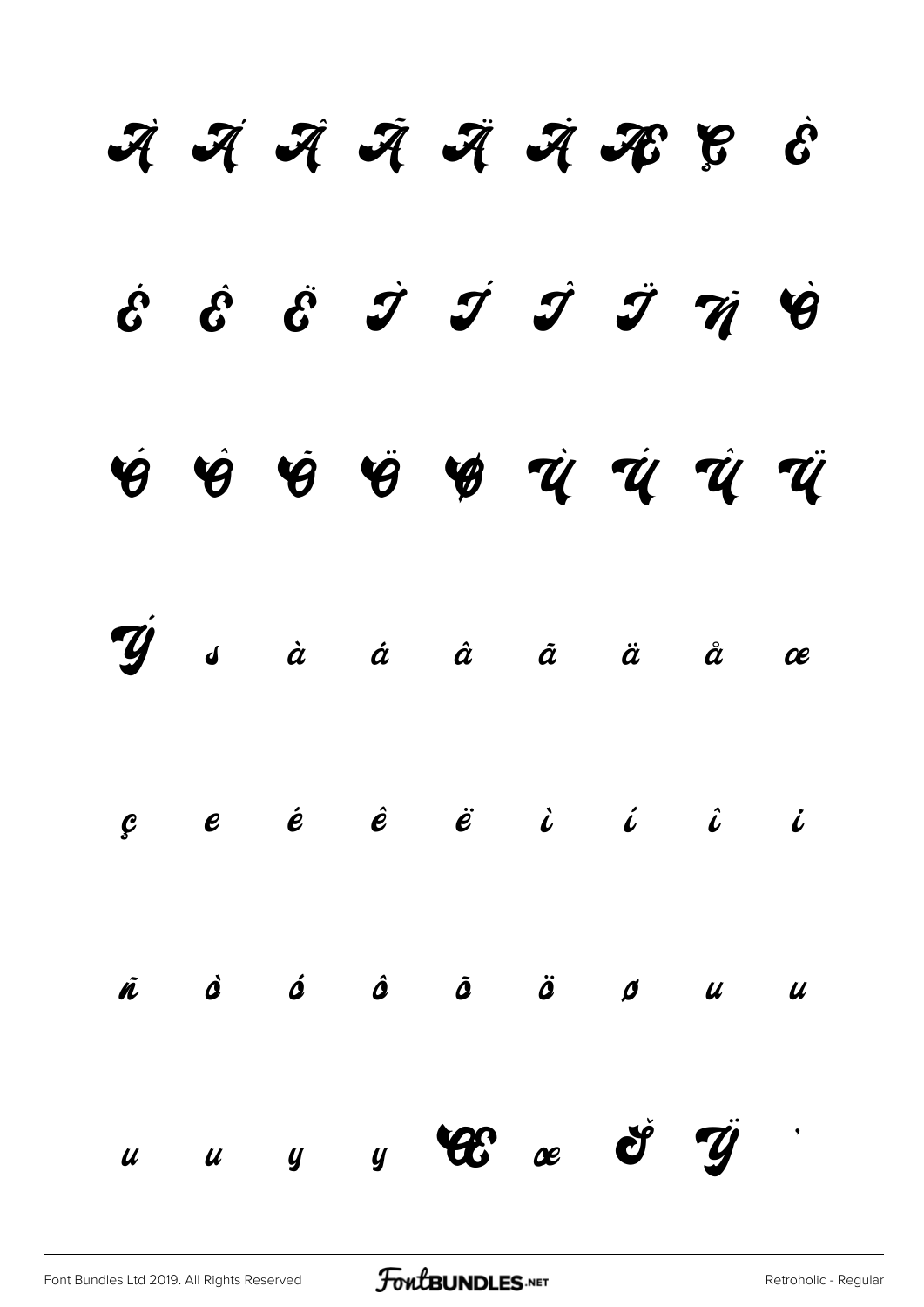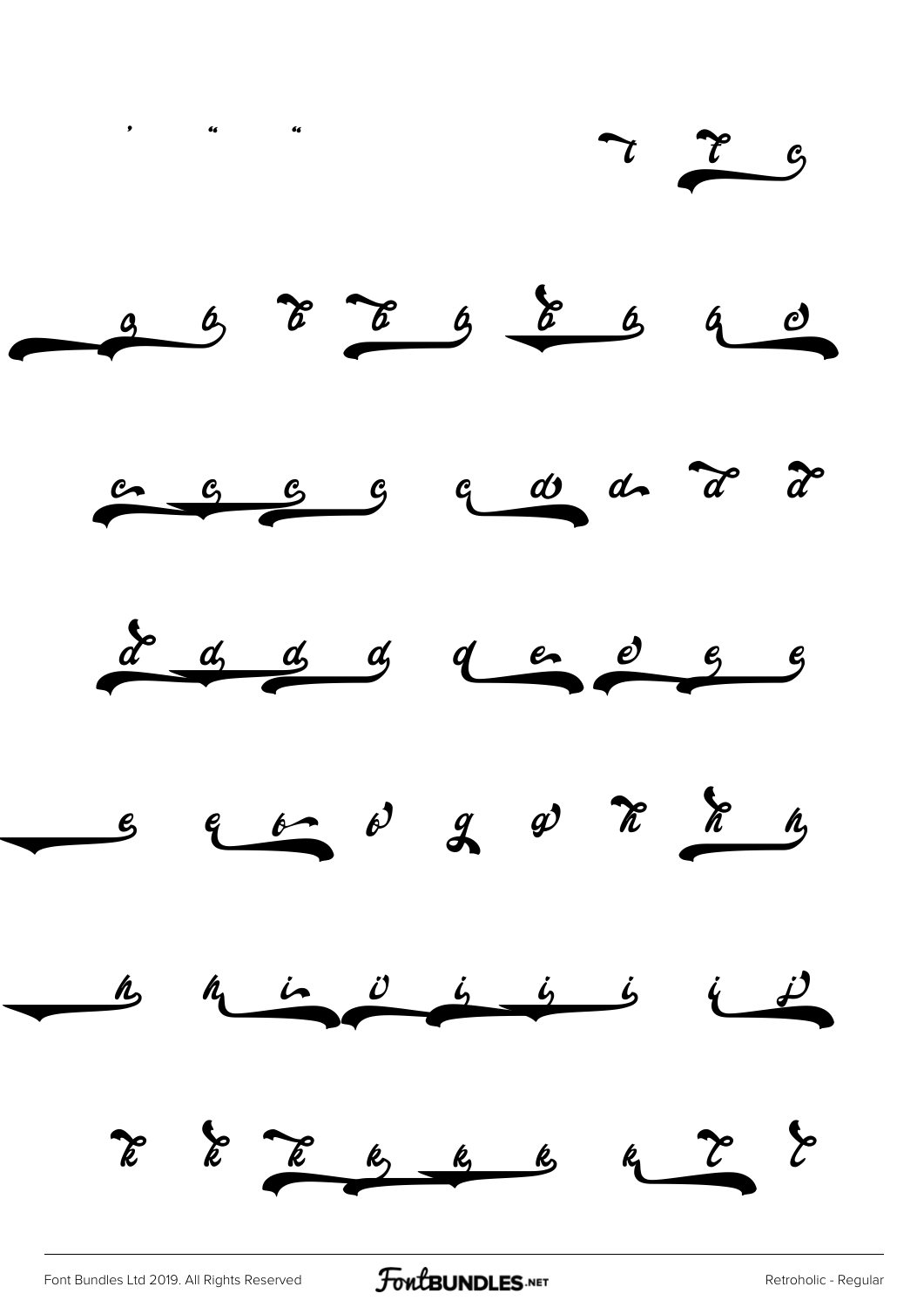

[Font Bundles Ltd 2019. All Rights Reserved](https://fontbundles.net/) **FoutBUNDLES.NET** [Retroholic - Regular](https://fontbundles.net/)